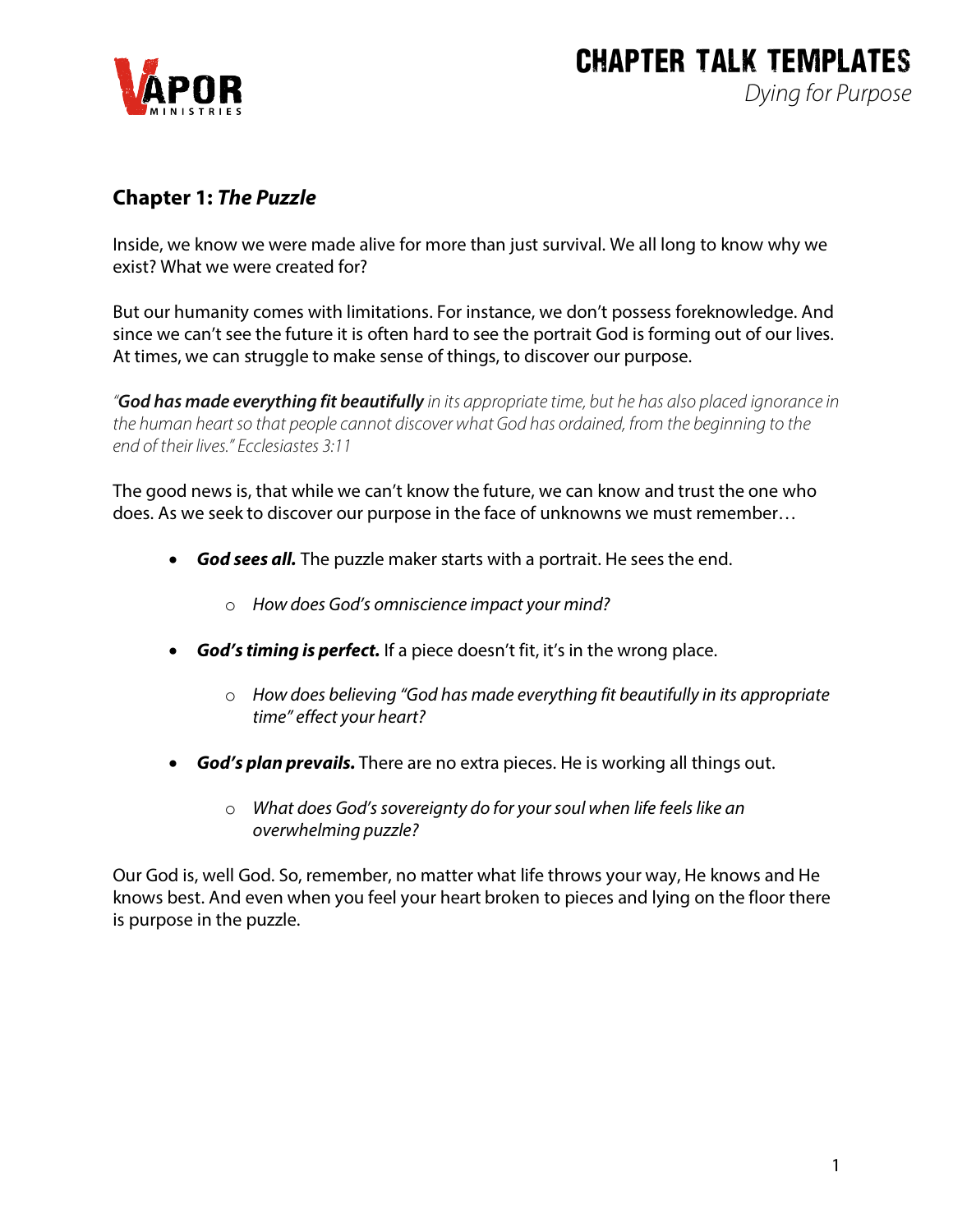

## **Chapter 2:** *The Talk*

Having future aspirations gives us something to work toward. Being hopeful, forward looking, is a good thing. But when our vision for our future trumps Gods plan for our lives we are in for a struggle, one we actually should not want to win.

*"There is a way that seems right to a man, but its end is the way of death." Proverbs 14:12 ESV*

Because God loves us and wants to do good through us, He does what it takes to open our eyes to a better way, to His purpose for our lives. Sometimes the struggle can be very confusing. But He is always working for our good.

As you navigate the path toward His purpose for your life I want to offer three helpful truths…

- *His plan leads to life.* He formed life. He is the way the truth and the life. Our life is in His Hands.
	- o *Am I surrendered to God's will for my life?*
- *He is shaping us.* The master craftsman is always perfectly molding the clay.
	- o *How can I readily learn from the potters work on me?*
- *He is speaking.* He speaks through His Word. He communicates through His World. His still small voice prompts our souls.
	- o *How do I tune into God as He talks?*

Remember, true life comes on the backside of death. Surrender is our best friend. We can't be released to walk in His divine purpose until we loosen our grip on our plan. Tune your ear to The Way. To all who will hear He is still talking.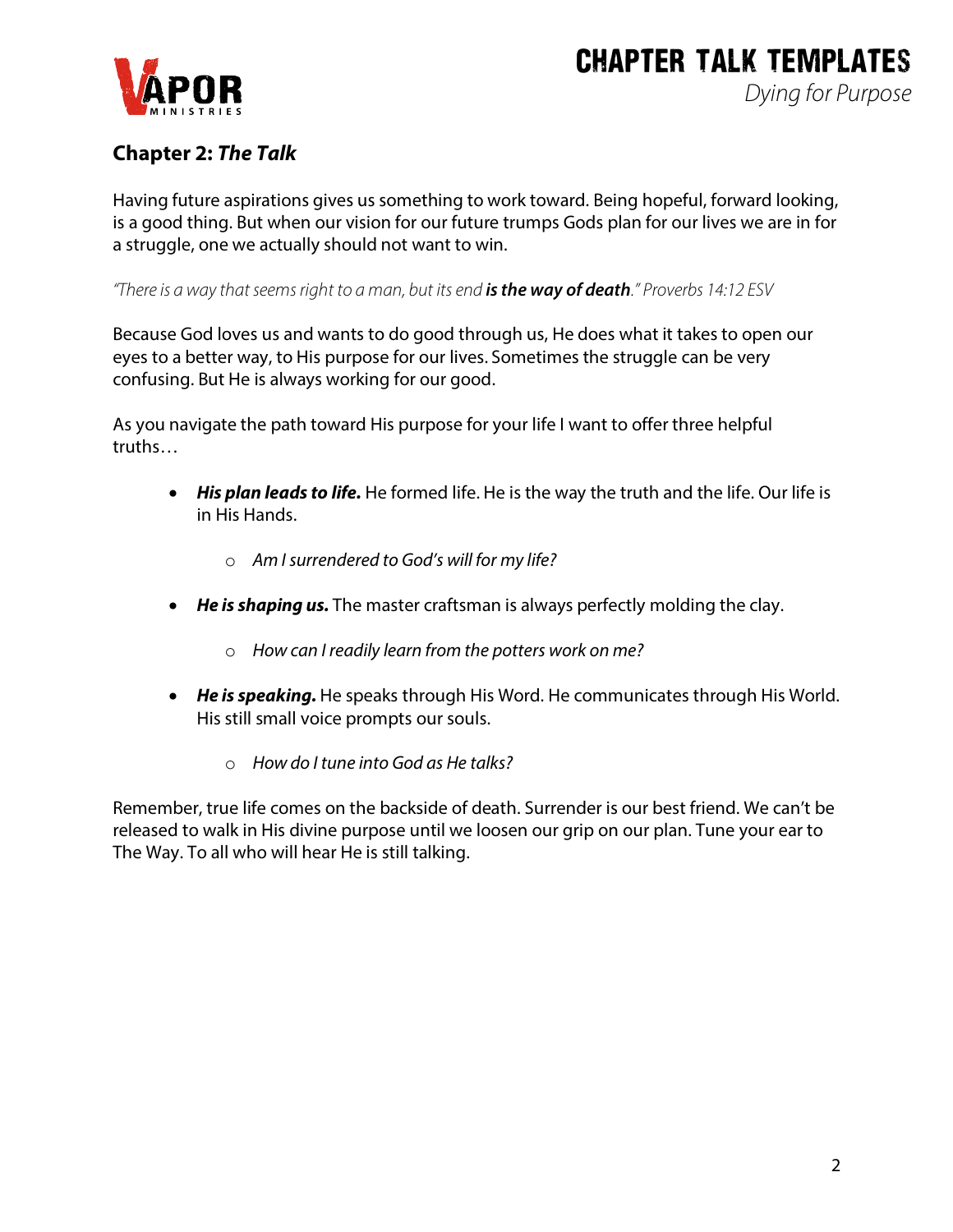## **Chapter 3:** *The Rehab*

Confidence exists in abundance when our sails are filled with the air of favor. Progress feels unhindered. Working with the wind makes for smooth sailing. But like a ship encountering raging sees our lives can feel run aground when we hit painful challenges that seem to hinder our course.

Unexpected trial; loss, injury, death, or chronic pain can wreak havoc on the soul.

But nothing is wasted with God. He is our healer, but He's also a refining fire. Even the greatest pain is worked to fulfil great purpose in the hands of our Savior. In this we find meaning, even joy, in suffering.

*"Dear brothers and sisters, when troubles of any kind come your way, considerit an opportunity for great joy. For you know that when your faith is tested, your endurance has a chance to grow. So, let it grow, for when your endurance is fully developed, you will be perfect and complete, needing nothing." James 1:2-4*

When we face difficult waters, seasons of refinement, we must tether our lives to three foundations for hope…

- *Christ is The Rock*. He's firm, unmoving. He's strong, unwavering.
	- o *Am I trusting in Christ above all?*
- *God will prevail.* He wins. The end is written. The struggle can't steal us from Him.
	- o *Do I believe He is greater than the trial?*
- *He is always working.* He is active. He is intentional.
	- o *What is He teaching me through the rehab?*

Never forget, in good times and bad, His love is unwavering and His plans are good. Trust Him. Some of His greatest work takes place in the rehab.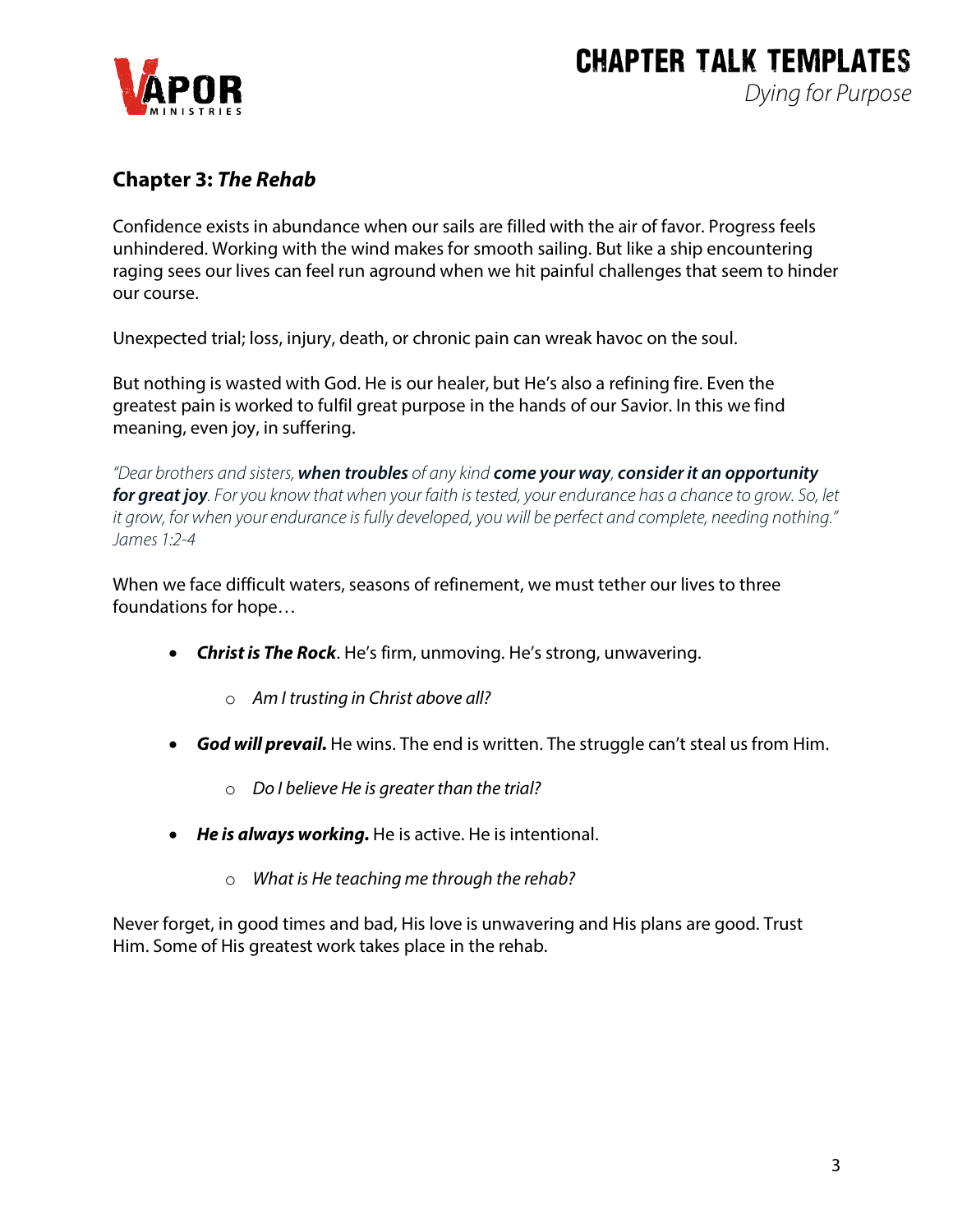

## **Chapter 4:** *The Shift*

It would indeed be nice if we came into the world with perfect perspective. No realignment needed. In autopilot fashion we get started on point and throughout the ride, we stay on the right track.

Reality is much different. We live in a fallen world and apart from God we're drawn towards that which dishonors Him and is harmful to humanity. Every person is in desperate need of an eternal reset.

Even after we enter into relationship with God, through Christ, we are continually in need of recalibration.

*"So, all of us who have had that veil removed can see and reflect the glory of the Lord. And the Lord-who is the Spirit-makes us more and more like him as we are changed into his glorious image." 2 Corinthians 3:18*

It is imperative our compass is set toward truth. It is essential we make ongoing course corrections, continually realigning to God's way.

When we bump up against things that dislodge us or just do not align with God's way we must…

- *Move toward truth.* Truth doesn't change locations. We must head its way.
	- o *Are cultural norms or God's Word directing my life?*
- *Listen through experience.* Experience is a great teacher. Learn as you live.
	- o *What is He saying to me though my current circumstances?*
- *Constantly recalibrate.* Daily adjustments are better than delayed adjustments, leading to massive shifts.
	- o *Where am I slightly off?*

Staying in a rut can end you in a ditch. Once our course is set on Him we must take the time to continually realign. Remain sensitive to His guidance and rooted in His Word. When you see your off, make the shift.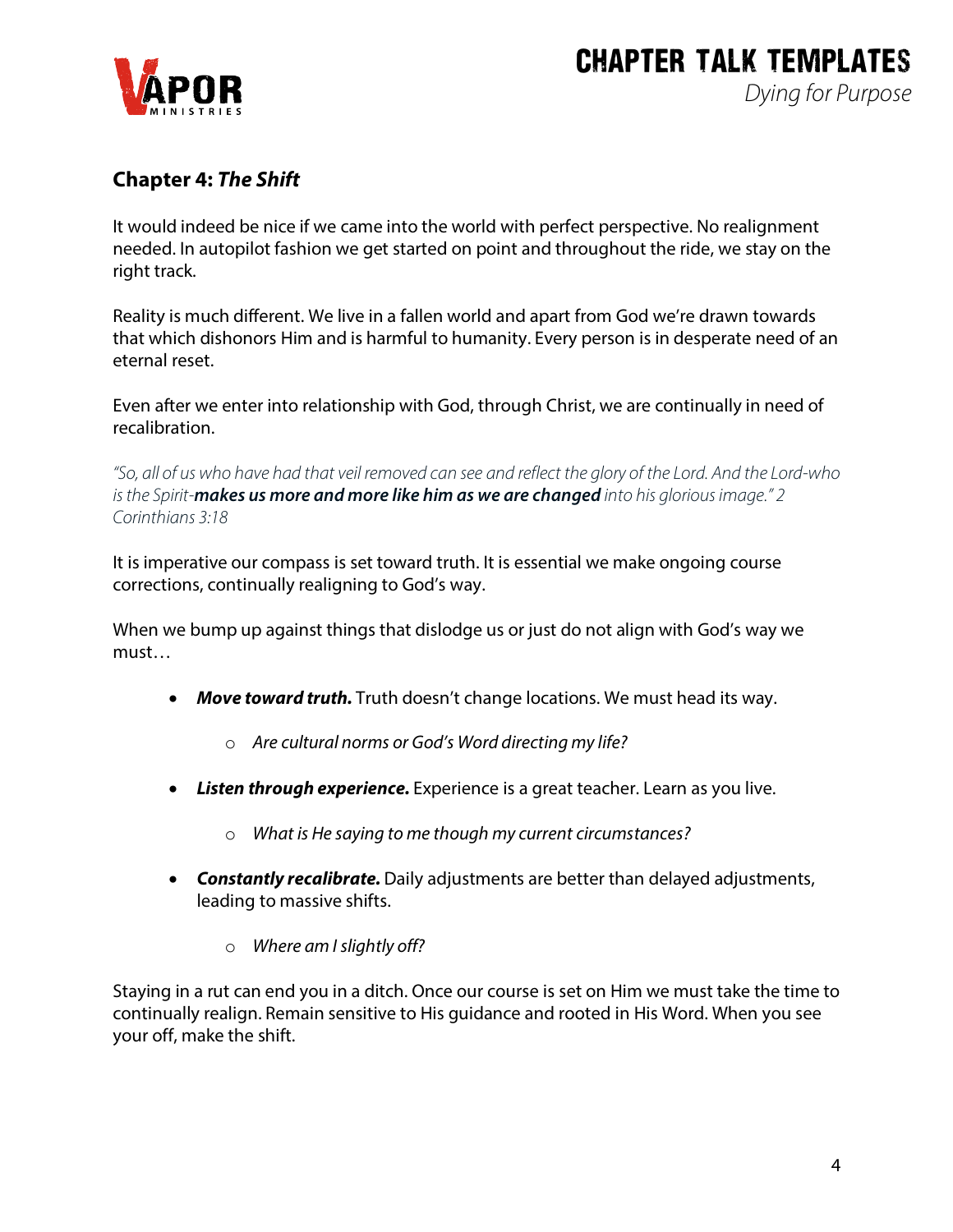

## **Chapter 5:** *The Stabbing*

God made us to live in relationship. Even the most introverted people still need community to truly thrive. We, like our triune God, are communal beings.

Great friends, healthy relationships, can actually be the difference between success and failure. After all its not "what you know" but "who you know."

*"There are 'friends' who destroy each other, but a real friend sticks closerthan a brother." -Proverbs 18:24*

The problem is people are complicated. Different backgrounds, cultural norms, beliefs and personal standards make it challenging to effectively relate. On top of that, even the best of us are not perfect, while others, can be downright evil.

So how do we foster relational health without getting crushed by broken people?

Three tips can help you gain the relational value we all need…

- *Build on common ground.* Know your values. Find people who share them.
	- o *Am I developing community built upon shared values?*
- *Sow in diverse soil.* Find good people who believe but don't look like you. Invest time with them.
	- o *Am I building meaningful relationship with people who don't look like me?*
- *Stand in every season.* Choose to be a loyal friend. Find people who will be there for you.
	- o *Am I building all weather relationships?*

Meaningful relationships are worth building, maintaining, and fighting for. Beliefs are reinforced and rich perspective provided. In good seasons the joy is shared. But even in the worst times true friends help you survive the stabbing.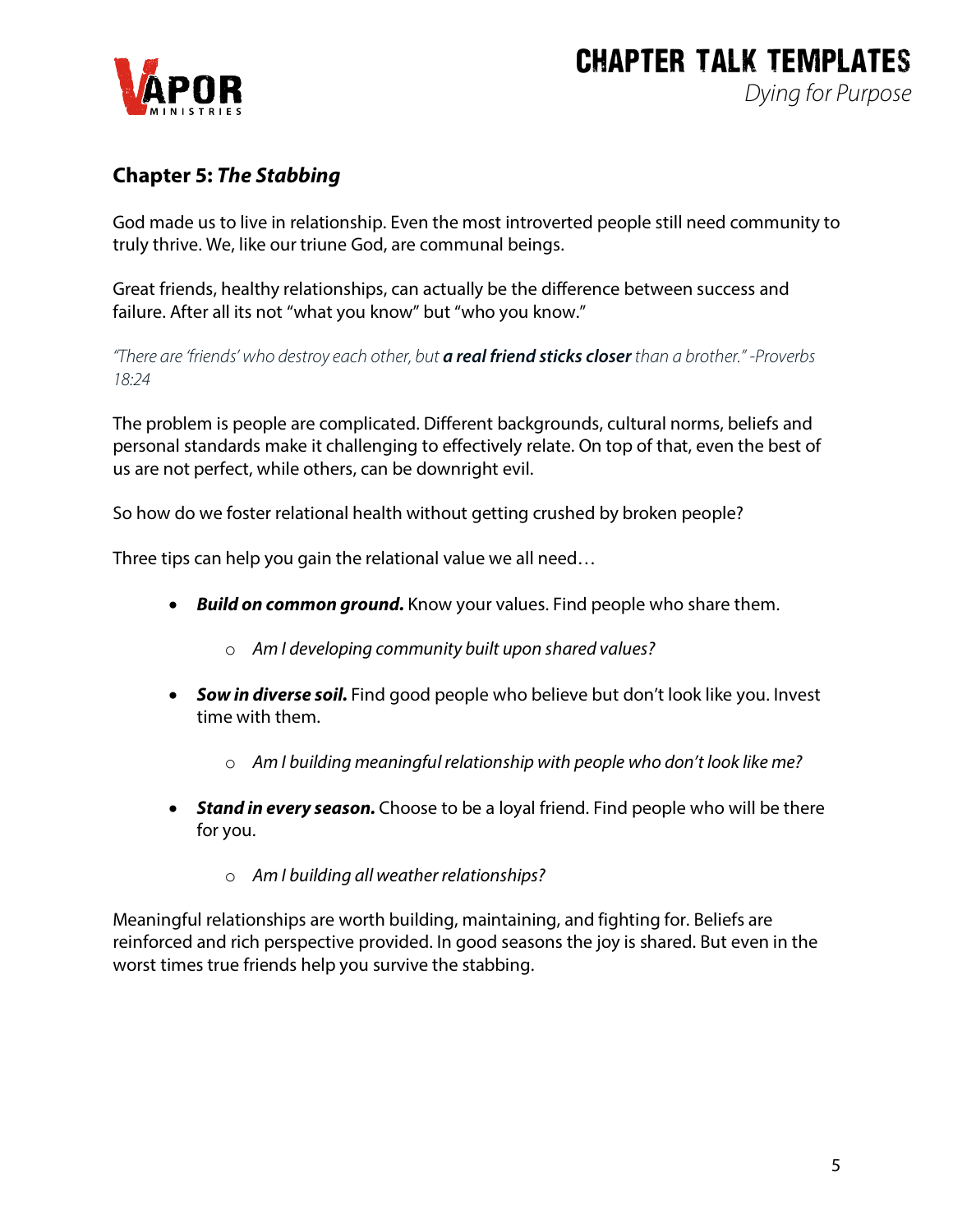

## **Chapter 6:** *The Kid*

There is something special about waking up to a well laid agenda leading to the advancement of a righteous path. It feels great to be confidently walking on a good road.

Even then we must be careful. Intentional pursuit can give way to "defaulting to familiar" and ultimately become an excuse to ignore promptings from God's Spirit.

Sometimes our nature to control dies hard. We can find ourselves drifting into the driver's seat all over again. Taking the wheel from the best captain is problematic. After all, some of God's greatest revelations come through the moments and the people who weren't on our calendar.

*"Many are the plans in the mind of a man, but it is the purpose of the Lord that will stand."- Proverbs 19:21 NLT*

The trick is to steadfastly walk the road He lays while following him down the side trails as He calls.

Three helps, can help, anyone who wishes, discern if an invitation is a godly detour or a distraction…

- *Walk God's Talk.* God's Spirit does not invite us to violate God's truth.
	- o *Does the invitation call for me to compromise truth?*
- *Step Toward Others.*Jesus way typically leads to the service of others.
	- o *Will the detour bring good to others?*
- *Move with Peace.* His Spirit in us often confirms His invitation with peace.
	- o *Does God's peace rest on the side trail?*

Sometimes the greatest revelation comes after we follow God into places we would normally not go. Sometimes the greatest relationships form when we submit to Him like a child who trusts the Father to direct the kid.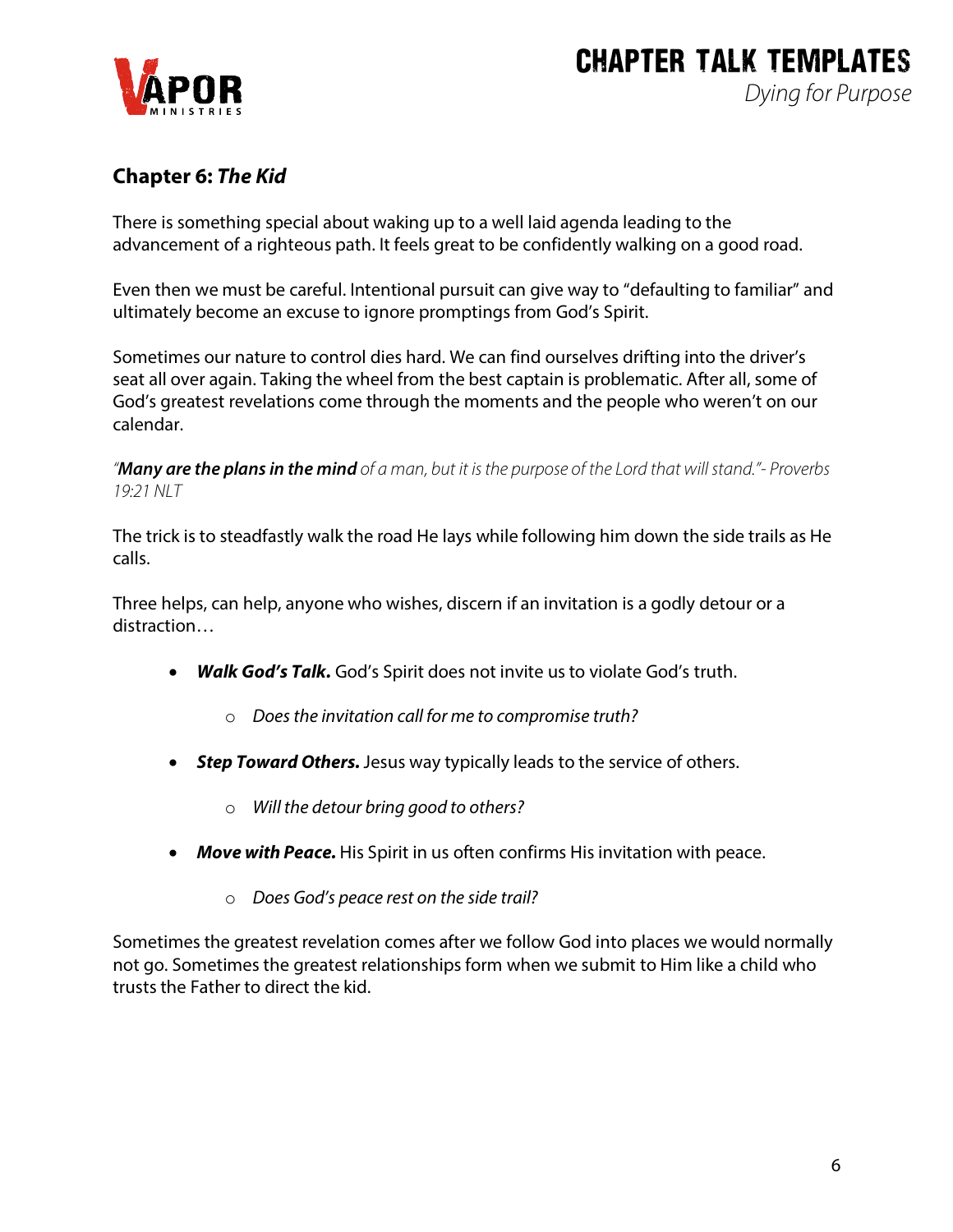## **Chapter 7:** *The Danger*

Most people want to enter the grave having experienced a long and fruitful life avoiding as much trauma as possible. We're naturally danger adverse.

Even in the church we rally around sentiments like "the center of God's will is the safest place to be."

But what about those trapped in spiritual and physical danger who need someone to come to their aide? What about all the scriptures calling us to sacrificially move towards the hurting?

What about Christs words…

*"'…If any of you wants to be my follower, you must give up your own way, take up your cross, and follow me.'" Mathew 16:24b*

As we balance our instincts to preserve our lives with Jesus's call to take up our cross three reminders serve us well…

- *We all die.* It's inevitable. In Christ we need not fear it. The best is ahead.
	- o *Am I trying to prevent something I should stand ready for?*
- *Jesus gave His life.* He laid his down for us. He modeled selfless living.
	- o *Have I fully accepted the grace and example left by the Savior?*
- *He calls us to follow.* To walk His path. To reflect His character. To pursue what He said is important.
	- o *Am I following the one who lived to rescue those in danger?*

While we're not called to be reckless we are invited to lay our lives down for the lost, the poor, the hurting. Never forget, our Savior is seeking to reach our world through those willing to enter the danger.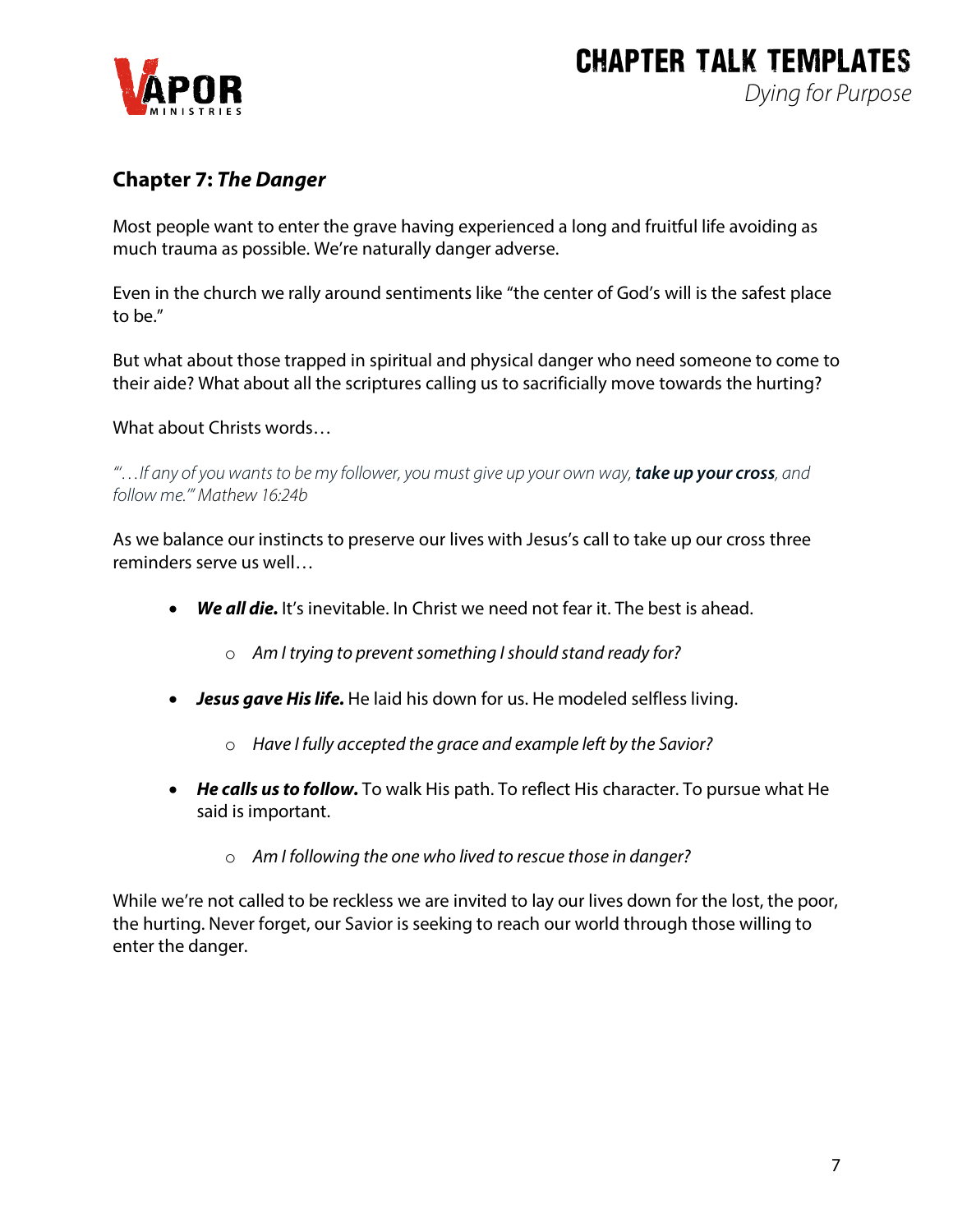

### **Chapter 8:** *The White Man*

The old adage is true. "Birds of a feather flock together." We naturally gravitate toward people like us. When it comes to finding community centered around shared beliefs there is value to this reality.

But if were not careful we can close ourselves off to people of different cultures, backgrounds, and races missing out on the fullness of the Kingdom.

This is a big mistake. God's vision for His Kingdom is a multi-ethnic one…

*"After this I saw a vast crowd, too great to count, from every nation and tribe and people and language, standing in front of the throne and before the Lamb. They were clothed in white robes and held palm branches in their hands." Revelations 7:9*

#### What an image.

Why not pursue this multi-ethic out come in a multi-ethnic posture?

To foster cross-cultural relationship three practices are key…

- *Listen first.* Lean into the perspective of believers outside your culture.
	- o *Am I more interested in sharing what I know or learning what I don't?*
- *Explore second.* Try their food. Play their games. Sit at unfamiliar tables.
	- o *Am I willing to try new things and have different experiences?*
- *Love always.* Demonstrate God's care for all people all the time.
	- o *Am I prepared to show Christ's love no matter what I find?*

Just like the story of the good Samaritan God often uses people who do not look like us to rescue us in times of need. We are invited to serve and be served, to dwell in harmony with all Gods people. May we walk hand in hand with the black, brown, red and white man.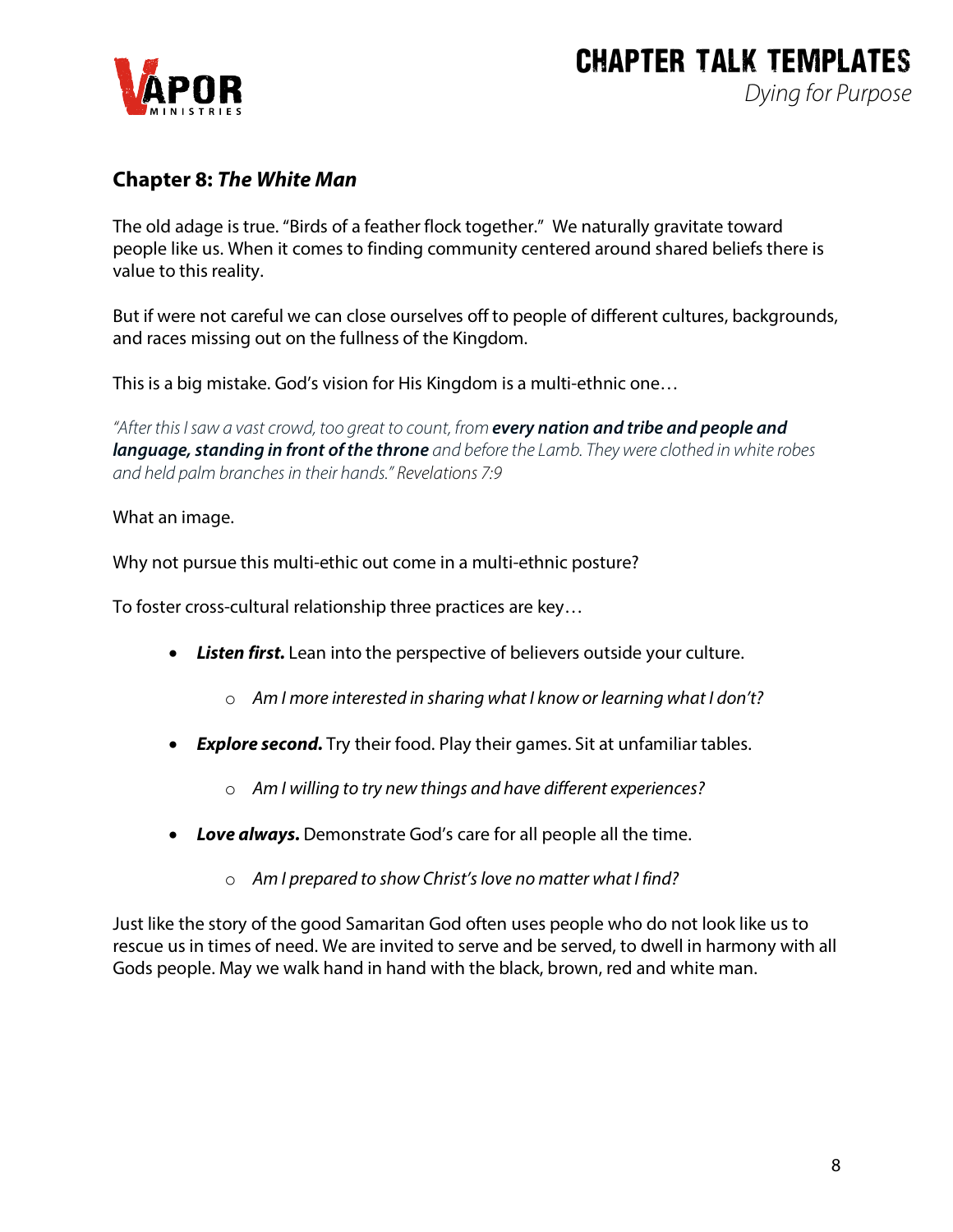

## **Chapter 9:** *The Disciple*

By grace we are saved. By design we are sent. How amazing it is that the rescued are called to join the rescuer on mission. What an invitation. What an opportunity.

But before one is ready to go they need to grow and God's plan for growth is discipleship.

*"…Now teach these truthsto other trustworthy people who will be able to pass them on to others." 2 Timothy 2:2b*

But In a "just do you" culture there are numerous challenges.

The first is finding people willing to invest themselves in reaching the lost and developing new believers. For those willing, "making a disciple" can seem a daunting task. Like something only pastors can do.

But we are all called. In Christ we can all advance the disciple making mission. Sometimes clear steps can help us get going.

Here are 3 in the disciple's journey…

- *Begin with Evangelism.* Actively share it. Continually sow it. Look for opportunity to proclaim it.
	- o *Who am I sharing the gospel of Christ with?*
- *Move to Edification.* Build others up. Show them how to grow.
	- o *How am I building the faith of young believers?*
- *Aim to Equip.* Train others to reach others.
	- o *How am I preparing followers to become leaders?*

The legacy of a leader is carried in the follower. When we die the greatest treasure, we leave behind lies in the people we have impacted for Christ. Advance the gospel. Make and be the disciple.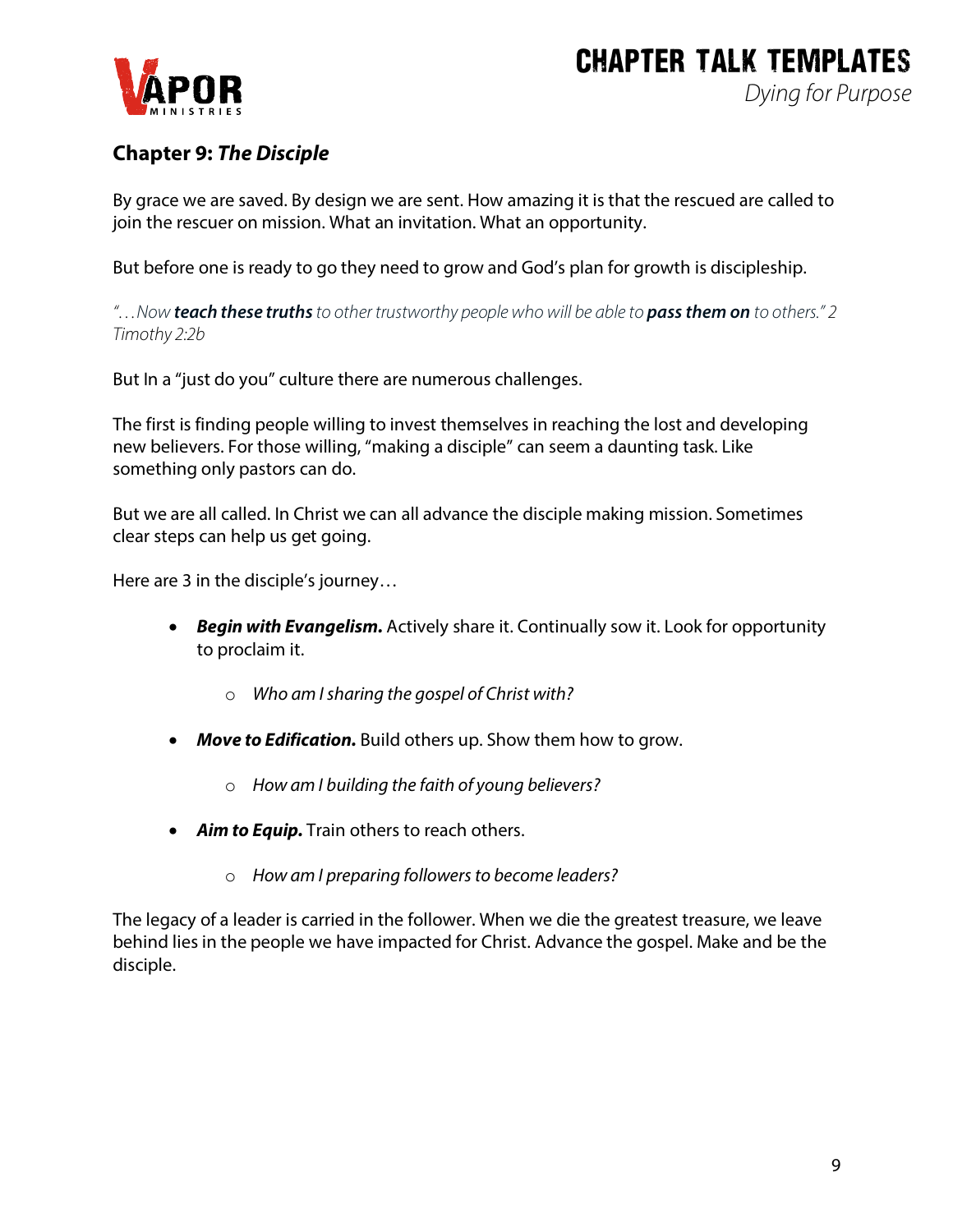

## **Chapter 10:** *The Fight*

Having clarity around our purpose and vision for our future is exhilarating. Nothing like waking up in the morning feeling confident in your calling.

However, we may think the battle to get there was the whole of the war, after all, we have vision now, we won! Game over. Right?

Nothing could be further from the truth.

The greatest trials come after purpose has found its soulmate. The evil one is bent on knocking those dedicated to Christ off their mission filled path.

*"Blessed is the man who remains steadfast under trial, for when he has stood the test he will receive the crown of life, which God has promised to those who love him." James 1:12 ESV*

So how do we stay steadfast under trial?

Let me offer three habits embraced by those who stay committed through the fight...

- *Recall Your Why.* Look back to the beginning. Rediscover the reason behind the race.
	- o *What was the motivation behind the pursuit?*
- *Recalibrate Your Heart.* Repent when you drift. Reorder your steps.
	- o *What in me needs to change?*
- *Dust Off Your Feet.* Wipe yourself off. Leave the stone throwers behind.
	- o *How will I consciously rid my mind of counterproductive slights?*

Challenges will come. Bully's abound. Tough days will darken our view. But the purpose we fought to find is worth pursuing with all our heart. In the end, things worth doing are worth the fight.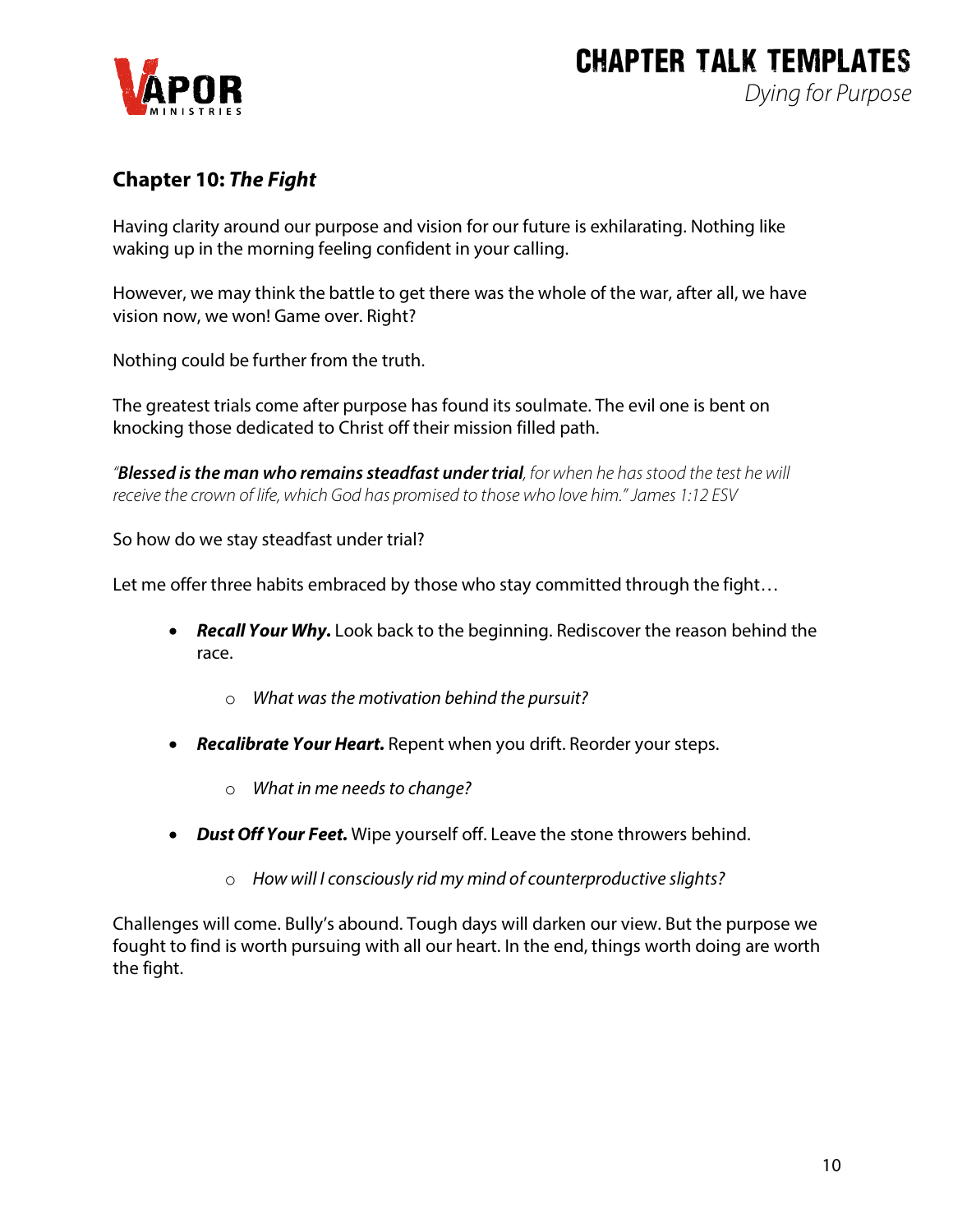

## **Chapter 11:** *The Field of Play*

There is something special about hitting your groove. When you are confident in your environment doing life can feel like a warm knife on butter. Work flows. Things come easy.

But what do you do when called to serve in a context nothing like your own? How do you respond to the unfamiliar and the discomfort it can bring?

Many try to colonize the foreign places they enter. In an effort to recreate the rhythm found in the comfort of home they remain culturally irrelevant and ineffective and at times plain old offensive.

Paul was different. He said,

*"Though I am free and belong to no one, I have made myself a slave to everyone, to win as many as possible…I have become all things to all people so that by all possible means I might save some. I do all this for the sake of the gospel, that I may share in its blessings." I Corinthians 9:19 & 22b-23 NIV*

So how do we effectively take the gospel into very different environments?

- *Learn There Love.* Find out what makes them tick. Take interest in their interests.
	- o *What do people here rally around?*
- *Find Common Ground.* Capitalize on shared interests. Build on things natural to them.
	- o *Where do my interests or abilities intersect with theirs?*
- *Love There Thing.* Incarnate. Become one with your new environment. Make their passions yours.
	- o How do I learn to care for the things they love?

We are so much more effective in environments not like ours when we become more like them. We must never compromise truth. But for the sake of the gospel, we must always set aside preference. Find common ground and join their field of play.